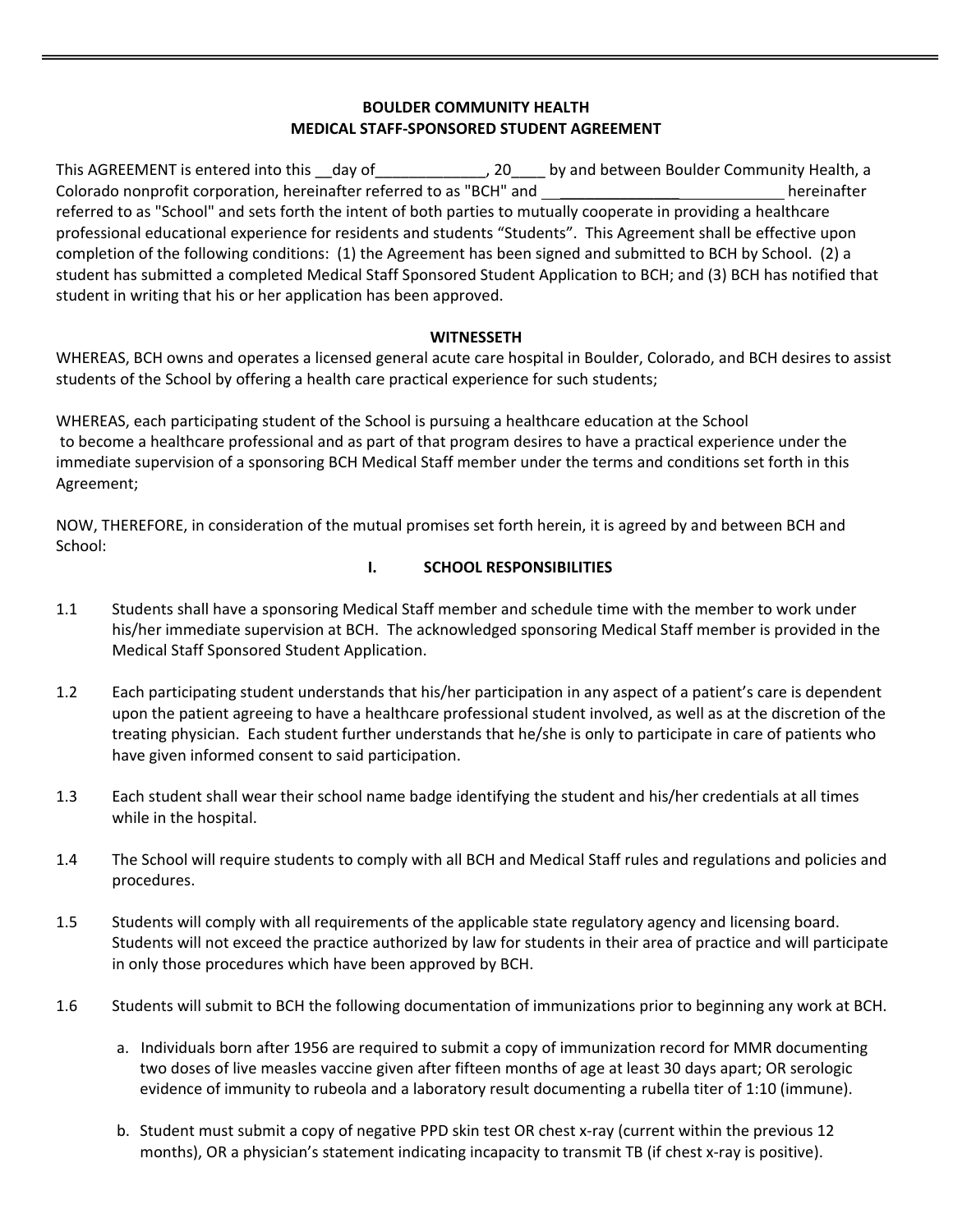- c. Student will be working in areas or work conditions, which place them at risk for blood or body fluid exposure; therefore, must submit proof of three Hepatitis B vaccines, serologic evidence of immunity, OR furnish a signed waiver for the Hepatitis B vaccine.
- d. Individuals who will be working within any hospital facility during the influenza season will be required to submit proof of influenza vaccination or wear an isolation mask during work hours.
- 1.7 The School will submit to BCH documentation of results from a comprehensive criminal background check performed by the School for each student, and documentation that the student is not excluded from and has not been sanctioned by a federal health program.
- 1.8 The School will instruct all students assigned to BCH in the confidentiality of (i) any individually identifiable information contained in or derived from patient records, or (ii) any information concerning the business of BCH that BCH treats as proprietary or confidential. In addition, students shall comply with BCH's confidentiality policies.
- 1.9 The School or student shall arrange for each Student to be sponsored by a member of the active Medical Staff of BCH. The sponsor shall be responsible for supervision of the student while in BCH facilities. BCH shall not be responsible for providing or arranging for physician sponsors.

## **II. HOSPITAL RESPONSIBILITIES**

- 2.1 BCH will provide the opportunity for students to observe and participate in agreed upon services provided by BCH.
- 2.2 BCH and the professionals on BCH's Medical Staff and Allied Health Professional Staff will retain full responsibility for care of the patients and will maintain administrative and professional supervision of students insofar as their presence and program assignments affect the operation of BCH and its care, direct and indirect, of patients.
- 2.3 To the extent possible, BCH will provide for the orientation of School's participating students as to BCH's philosophies, rules, regulations, and policies. Attendance at such orientation will be required before any student will be permitted to participate in the program.
- 2.4 BCH will limit access to students' files and personal information and will maintain files and personal information in confidence.
- 2.5 Upon request, BCH will provide proof of liability insurance in an amount that is customary to the community.
- 2.6 BCH will provide written notification to the School promptly if a claim arises involving a student.
- 2.7 BCH will permit, on reasonable request and at times convenient to BCH, the inspection of clinical and related facilities by agencies charged with the responsibility for accreditation of the School. The School shall reimburse BCH for any costs incurred by BCH in association with such inspection.
- 2.8 BCH will resolve any situation in favor of its patients' welfare and may restrict a student to the role of observer or, in its discretion, prohibit the student from participating in the program at BCH when a problem may exist until the incident can be resolved by the staff in charge of the student or the student is removed.

### **III. RELATIONSHIP OF THE PARTIES**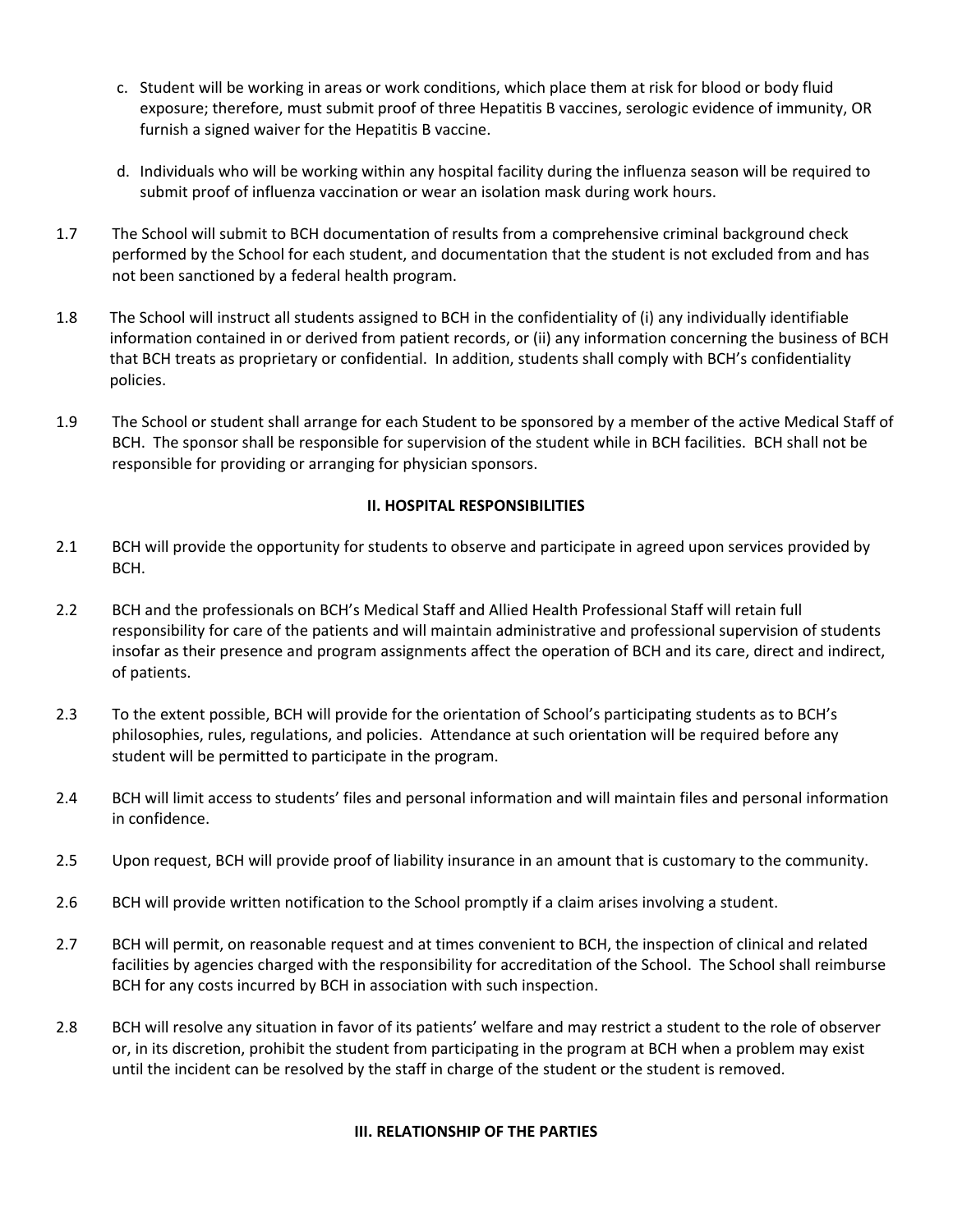- 3.1 The participating students are not entitled to any benefits provided by BCH to its employees, including, but not limited to, group health insurance, dental insurance, unemployment insurance benefits, workers' compensation and/or disability insurance.
- 3.2 BCH is not responsible for any injuries to the Student while he/she is traveling to and from BCH or participating in the activities, which are the subject of this Agreement. The student will be responsible for any charges for medical care if they are not covered under the Student's personal health insurance. In no event shall BCH be responsible for providing workers' compensation or liability coverage for the students of the School.
- 3.3 The participating students are not entitled to any procedures afforded to Medical Staff members or allied health professionals, or employees of BCH, including without limitation, procedures set forth in the Medical Staff Bylaws and related manuals or BCH's employment policies.

### **IV. LIABILITY AND INSURANCE**

- 4.1 The Student shall, at his/her own costs and expense, or through the School, secure and maintain in effect at all times during which this Agreement is in effect Professional Liability Insurance coverage with limits of liability in an amount of not less than one million dollars per occurrence and three million dollars annual aggregate  $(51/53m)$ .
- 4.2 Each party shall be responsible for its own acts and omissions.

## **V. TERM AND TERMINATION**

- 5.1 Unless otherwise terminated as provided herein, this Agreement shall be effective until one or both members terminate the agreement upon written notice.
- 5.2 BCH may terminate this Agreement immediately upon the occurrence of any of the following by giving written notice to School and the Sponsoring Physician setting forth the reason for termination:
	- a. Material Breach of this Agreement;
	- b. Actions or omissions of a student that BCH, in its sole discretion, determines to jeopardize the health, safety or welfare of any of BCH's patients;
	- c. Dishonesty, misrepresentation, or fraudulent conduct of a participating student;
	- d. Indictment of a participating student on criminal charges or exclusion or sanction of the student by a federal health program;
	- e. Disruptive conduct that impairs, or threatens to impair, BCH operations; or
	- f. A participating student's loss of his/her Medical Staff sponsorship.

In the event BCH, in its discretion, requests that the School remove a student(s) who has engaged in the above conduce from the program, this Agreement shall not be terminated if School promptly complies with this request.

- 5.3 This Agreement may be terminated at any time by either party for any cause or no cause upon fifteen days notice to the other party. Should notice of termination be given under this Section, students then scheduled to BCH will be permitted to complete any previously scheduled clinical assignment at BCH. The preceding sentence shall not apply to students who have engaged in conduct set forth in Section 5.2, as reasonably determined by BCH.
- 5.4 Termination of this Agreement by BCH shall not give rise to any procedural rights under the Bylaws of the Medical Staff of Boulder, the Medical Staff's Fair Hearing Plan, BCH's personnel policies or any other source whatsoever. Furthermore, participating students shall have no claim or right of action against BCH, its employees or agents, or the Medical Staff as a result of any such termination.